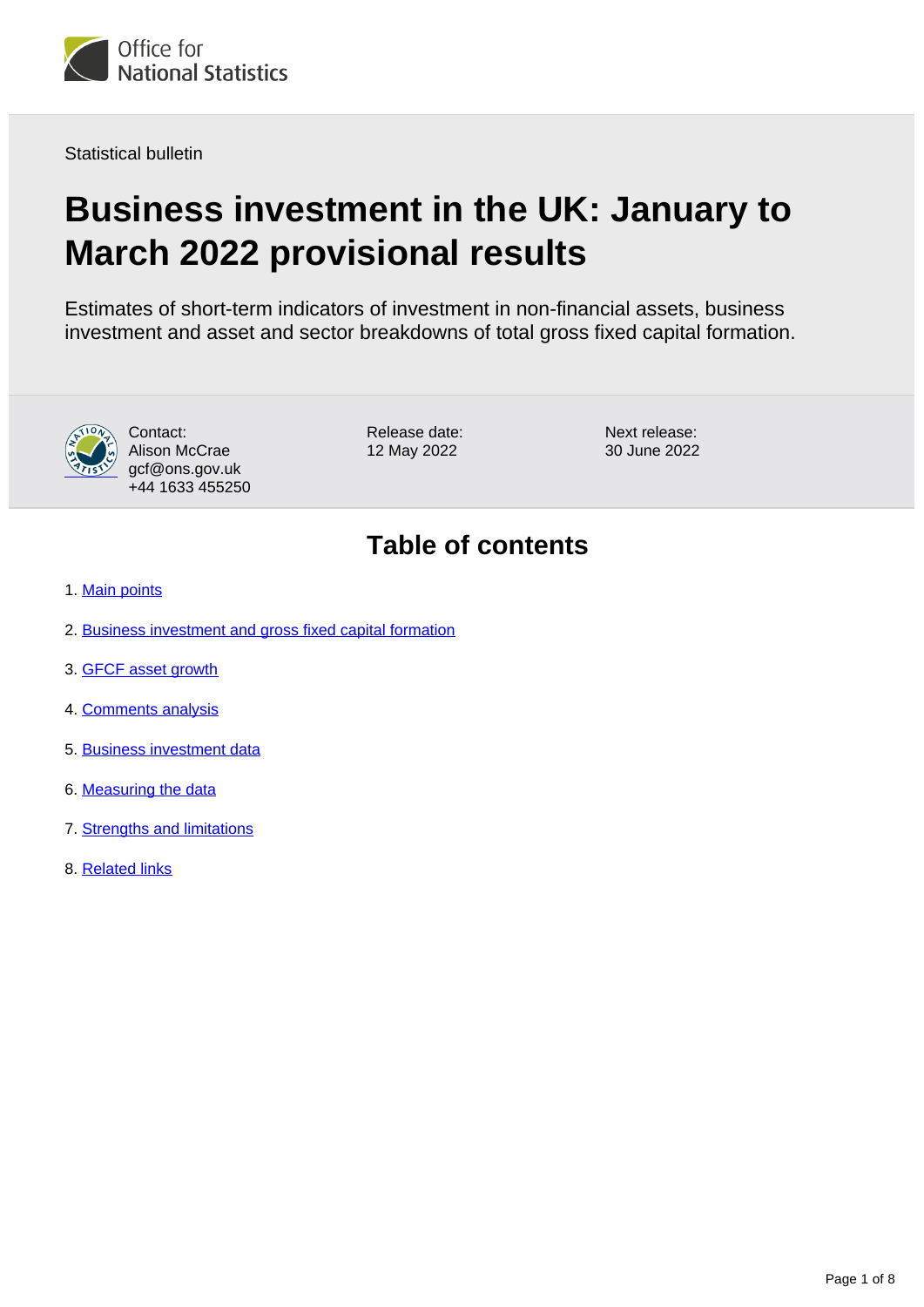## <span id="page-1-0"></span>**1 . Main points**

- Business investment fell by 0.5% in Quarter 1 (Jan to Mar) 2022.
- Other buildings and structures, and transport equipment contributed negatively to the fall in business investment in Quarter 1 while intellectual property products (IPP), and information and communications technology (ICT) equipment and other machinery and equipment grew.
- Gross fixed capital formation (GFCF) increased by 5.4% in Quarter 1 2022; investment in dwellings, and other buildings and structures contributed most to the increase.
- The level of business investment in Quarter 1 (Jan to Mar) 2022 is now 9.1% below where it was precoronavirus (COVID-19) pandemic in Quarter 4 (Oct to Dec) 2019; GFCF has exceeded pre-coronavirus levels for the first time this quarter being 3.4% higher, mainly because of strong growth from dwellings and government investment.

Current business investment estimates are subject to more uncertainty than usual as a result of data collection challenges faced in the current conditions. More information can be found in [Section 6: Measuring the data.](https://www.ons.gov.uk/economy/grossdomesticproductgdp/bulletins/businessinvestment/januarytomarch2022provisionalresults#measuring-the-data)

## <span id="page-1-1"></span>**2 . Business investment and gross fixed capital formation**

Business investment and our economy-wide measure of gross fixed capital formation (GFCF) growth diverged in Quarter 1 (Jan to Mar) 2022; business investment decreased by 0.5% while GFCF increased by 5.4%.

The different growth patterns between GFCF and business investment are largely because of the strong growth of dwellings investment and government investment since the beginning of the coronavirus (COVID-19) pandemic. This strong growth in dwellings and government investment means that the level of GFCF is now 3.4% higher than the pre-coronavirus level in Quarter 4 (Oct to Dec) 2019. Dwellings investment is 13.2% higher than the pre-coronavirus level and government investment is 36.4% higher.

Business investment is 9.1% below the pre-coronavirus level in the latest quarter. Transport equipment, and other buildings and structures are the two weakest assets contributing most to bringing down the level of business investment in relation to the pre-coronavirus quarter; transport equipment is 26.8% lower and private sector other buildings and structures is 20.4% lower.

### **Figure 1: Business investment's recovery has lagged behind that of economy-wide gross fixed capital formation (GFCF) since the coronavirus pandemic**

### **UK business investment, chained volume measure, seasonally adjusted, Quarter 1 (Jan to Mar) 1997 to Quarter 1 (Jan to Mar) 2022**

### **Notes:**

- 1. Q1 refers to Quarter 1 (Jan to Mar), Q2 refers to Quarter 2 (Apr to June), Q3 refers to Quarter 3 (July to Sept) and Q4 refers to Quarter 4 (Oct to Dec).
- 2. UK business investment, chained volume measure, seasonally adjusted, excluding the reclassification of British Nuclear Fuels (BNFL) in Quarter 2 2005.
- 3. Quarter 2 2020 is the largest fall on record for gross fixed capital formation excluding the reclassification of British Nuclear Fuels (BNFL) in Quarter 2 2005.
- 4. Index is reference to Quarter 1 (Jan to Mar) 1997.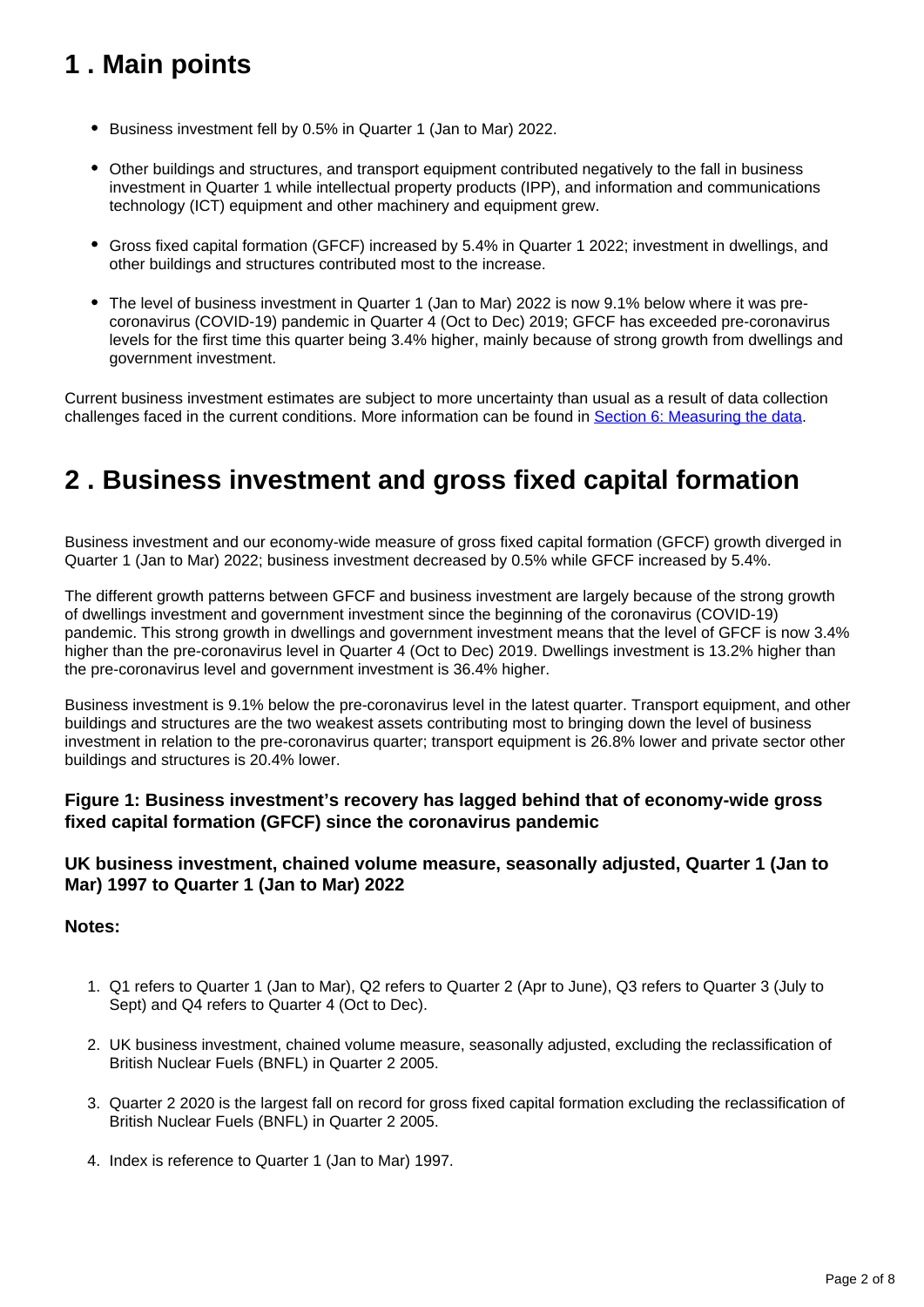[.xlsx](https://www.ons.gov.uk/visualisations/dvc1962/line/datadownload.xlsx)

# <span id="page-2-0"></span>**3 . GFCF asset growth**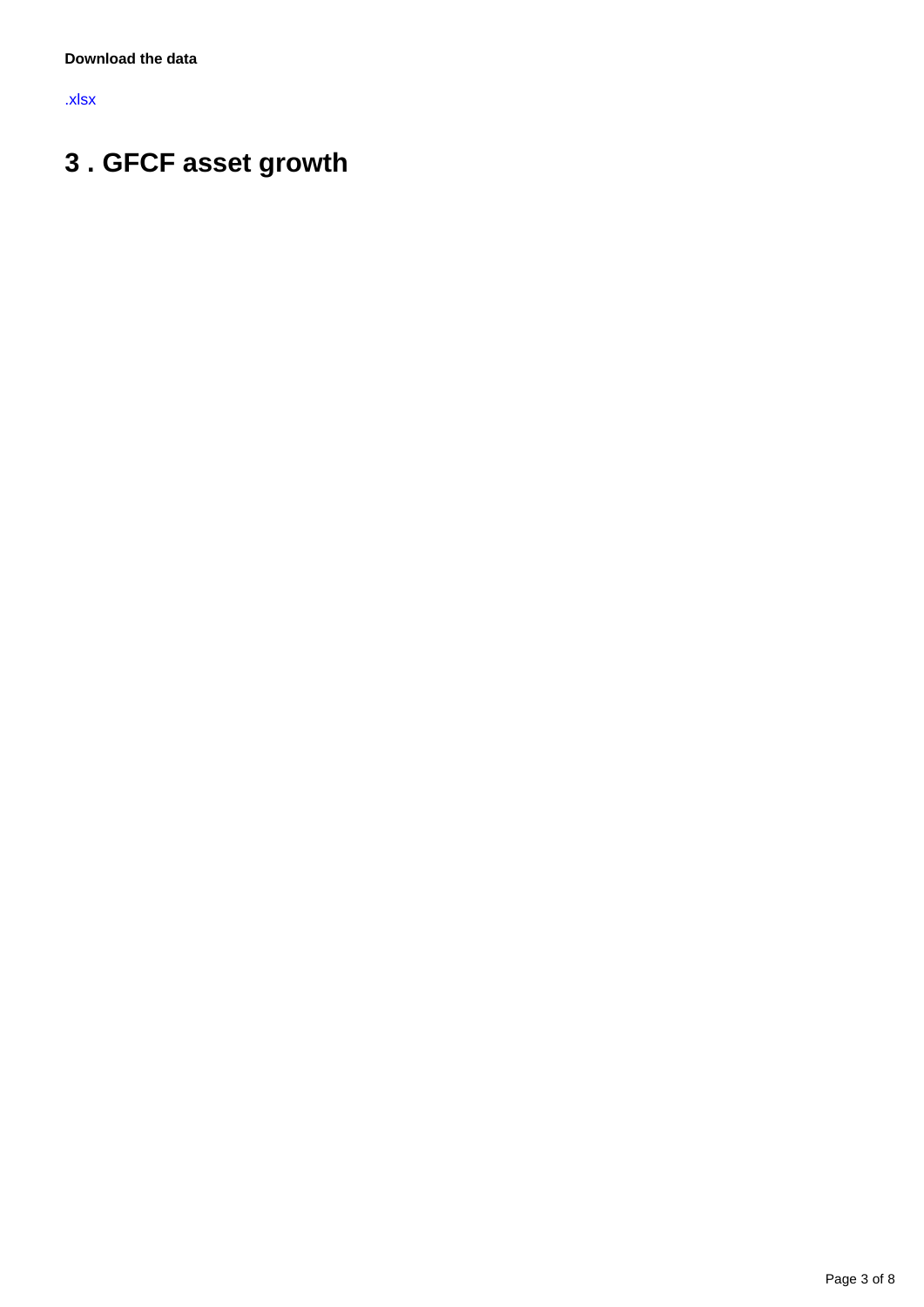### **Transport equipment**

Following growth in Quarter 4 (Oct to Dec) 2021, investment in transport equipment fell by 9.4% in Quarter 1 (Jan to Mar) 2022.

The shortage of semi-conductors continues to be a reason behind the weakness in transport equipment. The lack of availability of semi-conductors is slowing investment in new vehicles as manufacturers and customers are seeing long wait times for cars to be made and shipped to the UK. Transport equipment investment can be particularly volatile because of the high value of some transport equipment, such as ships and aircraft, so movements of this size are not unusual.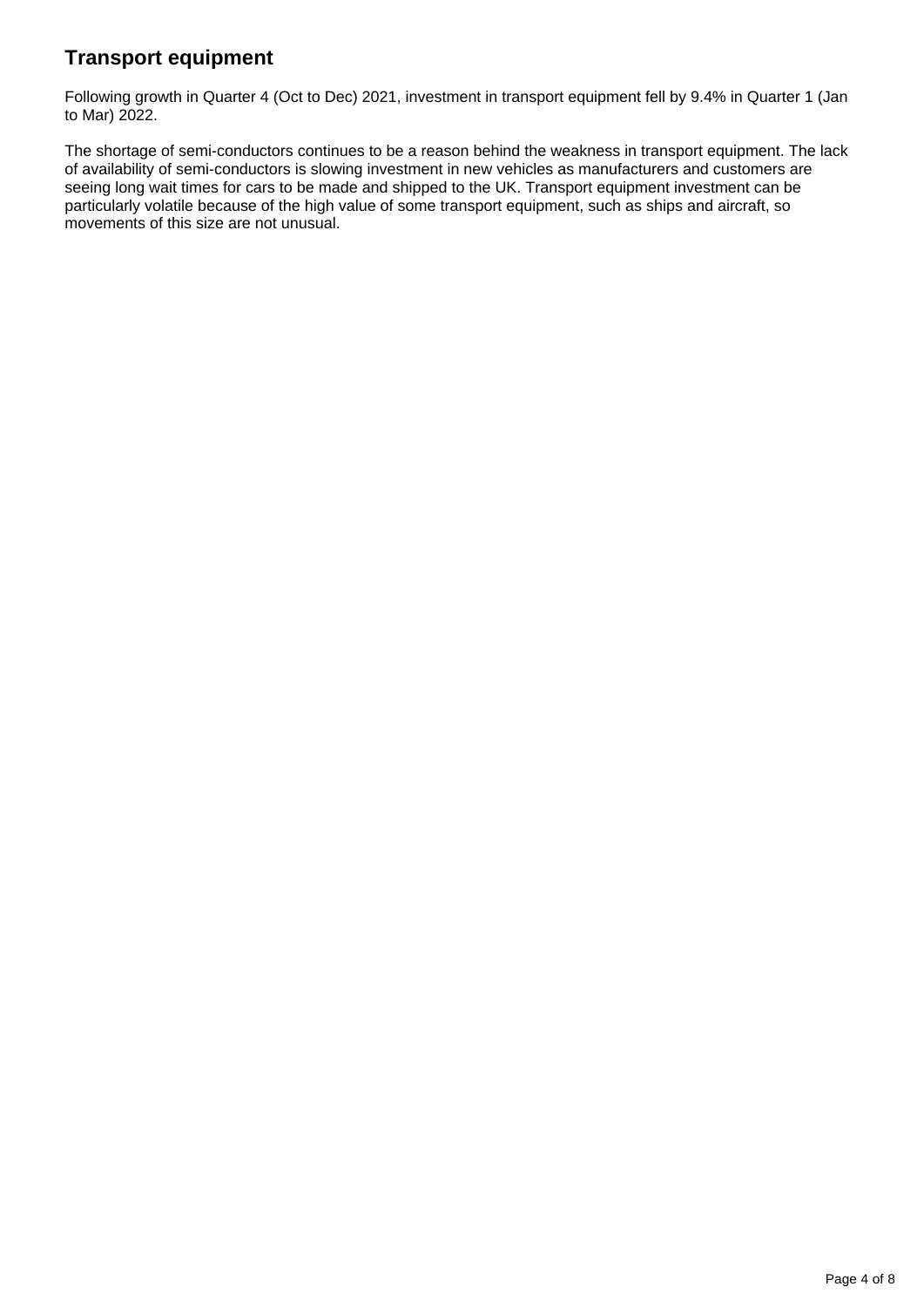#### **Figure 2: Transport equipment weighs most on investment recovery**

#### **UK, Quarter 4 (Oct to Dec) 2019 to Quarter 1 (Jan to Mar) 2022, index is referenced to Quarter 4 2019**

## Figure 2: Transport equipment weighs most on investment recovery

UK, Quarter 4 (Oct to Dec) 2019 to Quarter 1 (Jan to Mar) 2022, index is referenced to Quarter 4 2019



#### **Source: Office for National Statistics – Business Investment results**

**Notes:**

- 1. Q1 refers to Quarter 1 (Jan to Mar), Q2 refers to Quarter 2 (Apr to June), Q3 refers to Quarter 3 (July to Sept) and Q4 refers to Quarter 4 (Oct to Dec).
- 2. Index is referenced to Quarter 4 (Oct to Dec) 2019.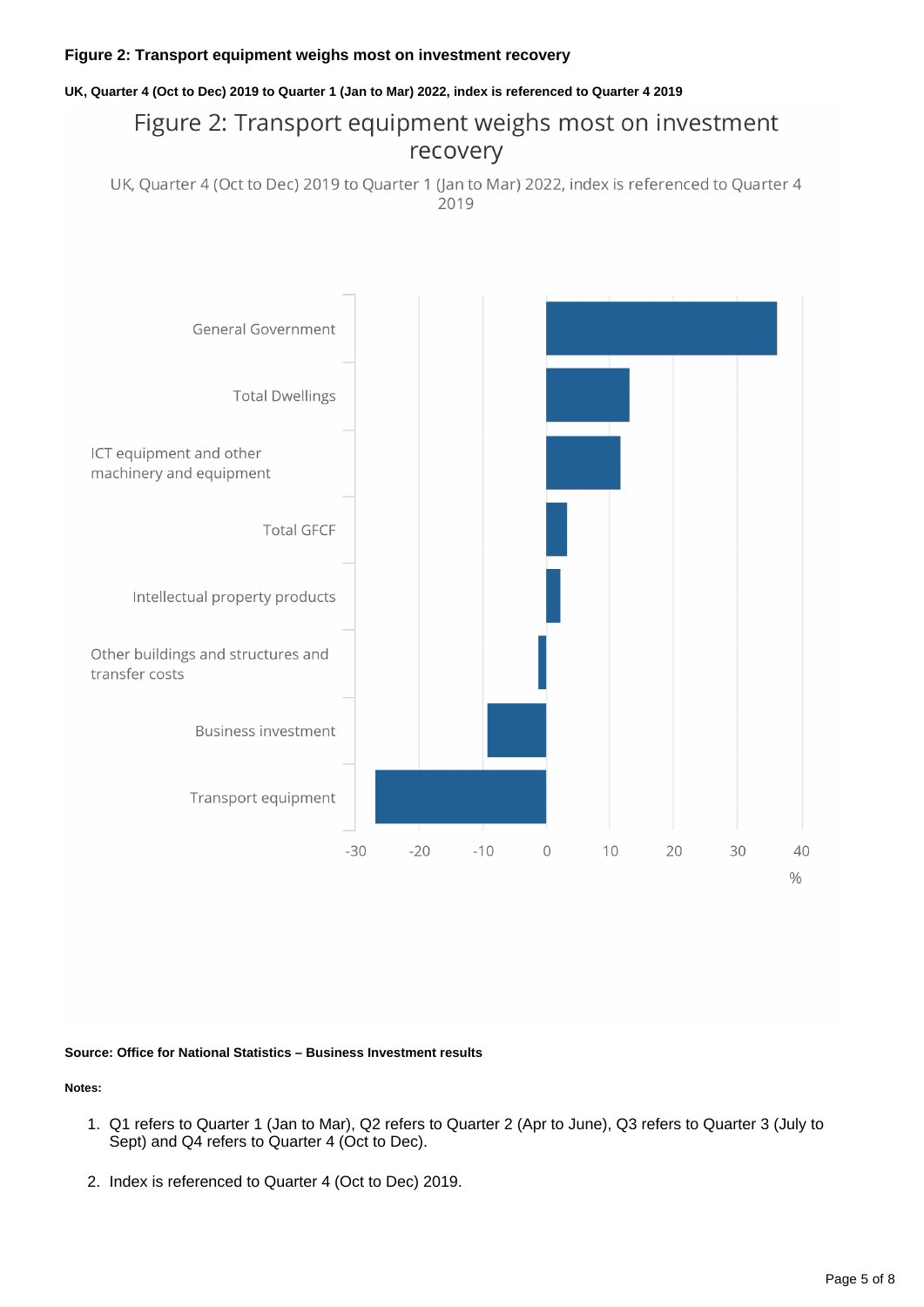### **Other buildings and structures and transfer costs**

Other buildings and structures and transfer costs have also contributed to business investment being below its pre-coronavirus (COVID-19) level. Growth in government other buildings investment is being hampered by weak private sector other buildings investment. Some evidence from respondent comments to the Quarterly Acquisition and Disposal of Capital Assets Survey suggests that investment in this asset is directed towards building refits and refurbishments as opposed to construction of new buildings.

### **ICT equipment and other machinery and equipment**

Investment in information and communications technology (ICT) equipment and other machinery and equipment is above its pre-coronavirus level. Growth in this asset since Quarter 4 2019 is partially because of initial investment from firms into computer hardware and equipment to enable staff to work from home and adapt to coronavirus restrictions.

On 1 April 2021, a new temporary tax relief on qualifying capital asset investment took effect, known as "superdeduction". Since Quarter 1 2021, this asset has outpaced all other business investment assets in a return to precoronavirus levels and is 12.3% greater than the quarter prior to the introduction of the super-deduction allowance. However, it is hard to distinguish how much of this increase in investment is because of the "superdeduction" scheme, as there is potential impact from other factors such as the pandemic and supply chain restrictions.

## <span id="page-5-0"></span>**4 . Comments analysis**

Respondent comments to our Quarterly Acquisition and Disposal of Capital Assets Survey (QCAS) continue to be an informative qualitative data source. In Quarter 1 (Jan to Mar) 2022, analysis into survey comments continued to see falls in the level of uncertainty, with 11% of comments mentioning uncertainty; these levels are comparable with levels seen throughout 2018. On an industry basis, uncertainty remains highest among the transportation and storage, and wholesale industries.

Mentions of the coronavirus (COVID-19) pandemic impacting investment intentions were recorded in 6% of comments, similar to the level seen in the previous two quarters. Mentions of the EU exit continue to fall and appeared in just 2% of all comments.

The percentage of comments mentioning "green" investment continues to rise with almost 2% of all comments mentioning green investment. We have seen a steady growth in the percentage of comments mentioning green investment, particularly over the last few years as firms look for alternative methods to help combat climate change as well as cutting internal costs.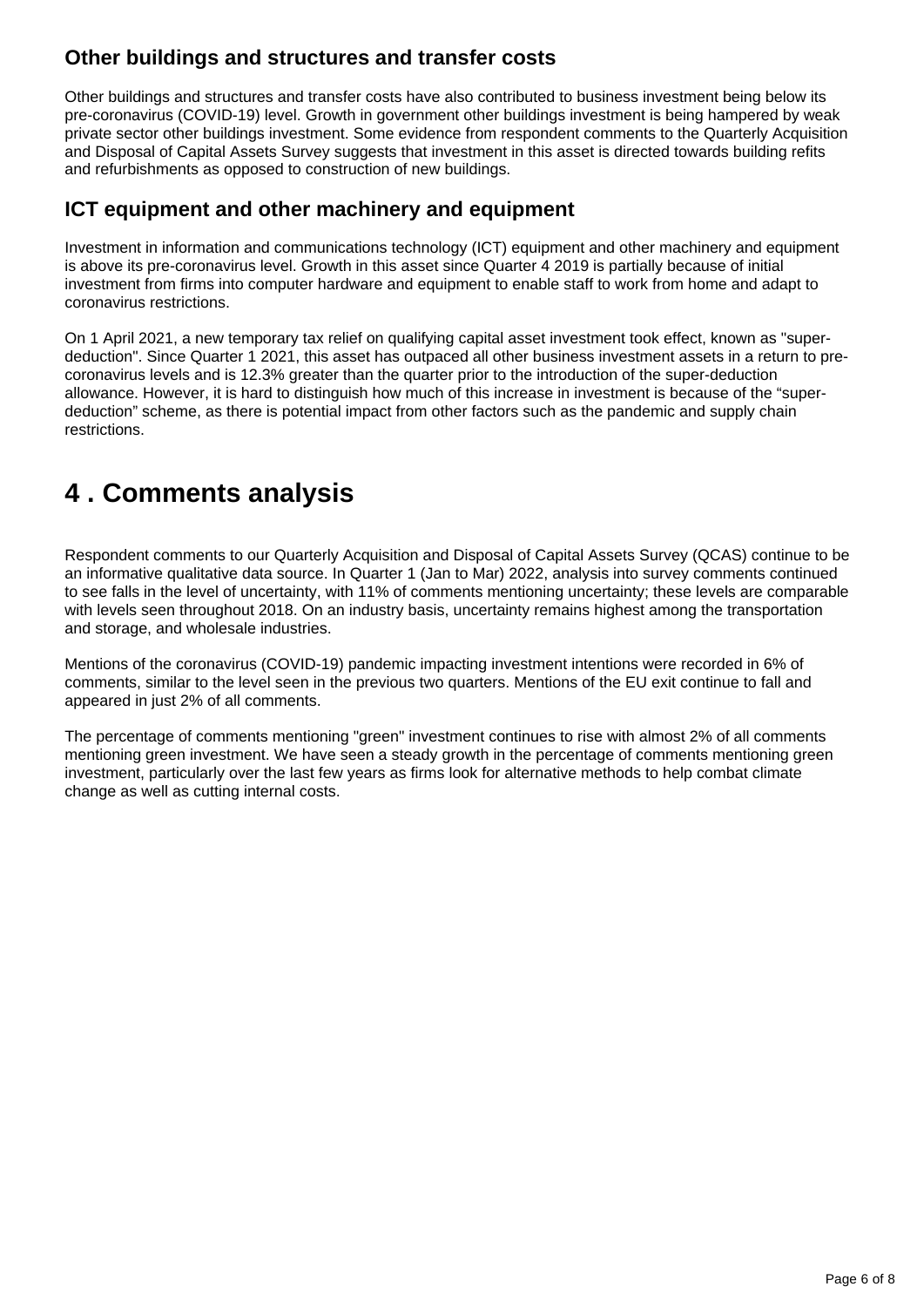## <span id="page-6-0"></span>**5 . Business investment data**

#### [Business investment by asset](https://www.ons.gov.uk/economy/grossdomesticproductgdp/datasets/businessinvestmentbyasset)

Dataset | Released 12 May 2022

Detailed breakdown of business investment by asset, in current prices and chained volume measures, nonseasonally adjusted and seasonally adjusted, UK.

#### [Gross fixed capital formation – by sector and asset](https://www.ons.gov.uk/economy/grossdomesticproductgdp/datasets/grossfixedcapitalformationbysectorandasset)

Dataset | Released 12 May 2022

Sector and asset breakdowns of gross fixed capital formation (GFCF), including business investment and revisions, in current prices and chained volume measures, non-seasonally adjusted and seasonally adjusted, UK.

[Quarterly Stocks Survey \(QSS\) and Capital Assets Survey \(QCAS\) Textual Data Analysis](https://www.ons.gov.uk/economy/grossdomesticproductgdp/datasets/quarterlystockssurveyqssandcapitalassetssurveyqcastextualdataanalysis) 

Dataset | Released 12 May 2022

The indicators and analysis in this dataset are based on qualitative responses from comments left by responding businesses to both our Quarterly Acquisitions and Disposals of (QCAS) and Quarterly Stocks Survey (QSS).

Annual gross fixed capital formation - by sector and asset

Dataset | Released 28 October 2022

Annual sector and asset breakdowns of gross fixed capital formation (GFCF), in current prices and chained volume measures, non-seasonally adjusted and seasonally adjusted, UK.

## <span id="page-6-1"></span>**6 . Measuring the data**

All data within this bulletin, unless specified, are presented in chained volume measure (CVM). This means it has the effect of price changes removed (in other words, the data are deflated).

### **The impact of the coronavirus (COVID-19) on our estimation methods**

In Quarter 1 (Jan to Mar) 2022, the Quarterly Acquisitions and Disposals of Capital Assets Survey (QCAS), one of the largest data sources for gross fixed capital formation (GFCF) and business investment, had a provisional response rate of 54.6%.

As a result of these challenges, business investment estimates for Quarter 1 2022 are subject to more [uncertainty](https://www.ons.gov.uk/methodology/methodologytopicsandstatisticalconcepts/uncertaintyandhowwemeasureit#what-is-uncertainty) than usual and are likely to have larger than usual revisions in subsequent releases. To mitigate against that reduced response, we reviewed survey imputation methods to address areas of non-response, and where necessary, reviewed our seasonal adjustment parameters where outliers were identified.

### **Coronavirus data**

Our [latest data and analysis on the impact of the coronavirus on the UK economy and population](https://www.ons.gov.uk/peoplepopulationandcommunity/healthandsocialcare/conditionsanddiseases) are available on a coronavirus page. This is the hub for all coronavirus-related publications, including the fortnightly Business Insights and Conditions Survey (BICS).

## <span id="page-6-2"></span>**7 . Strengths and limitations**

Quality and methodology information on strengths, limitations, appropriate uses, and how the data were created is available in [our Business investment QMI.](https://www.ons.gov.uk/economy/investmentspensionsandtrusts/methodologies/businessinvestmentqmi)